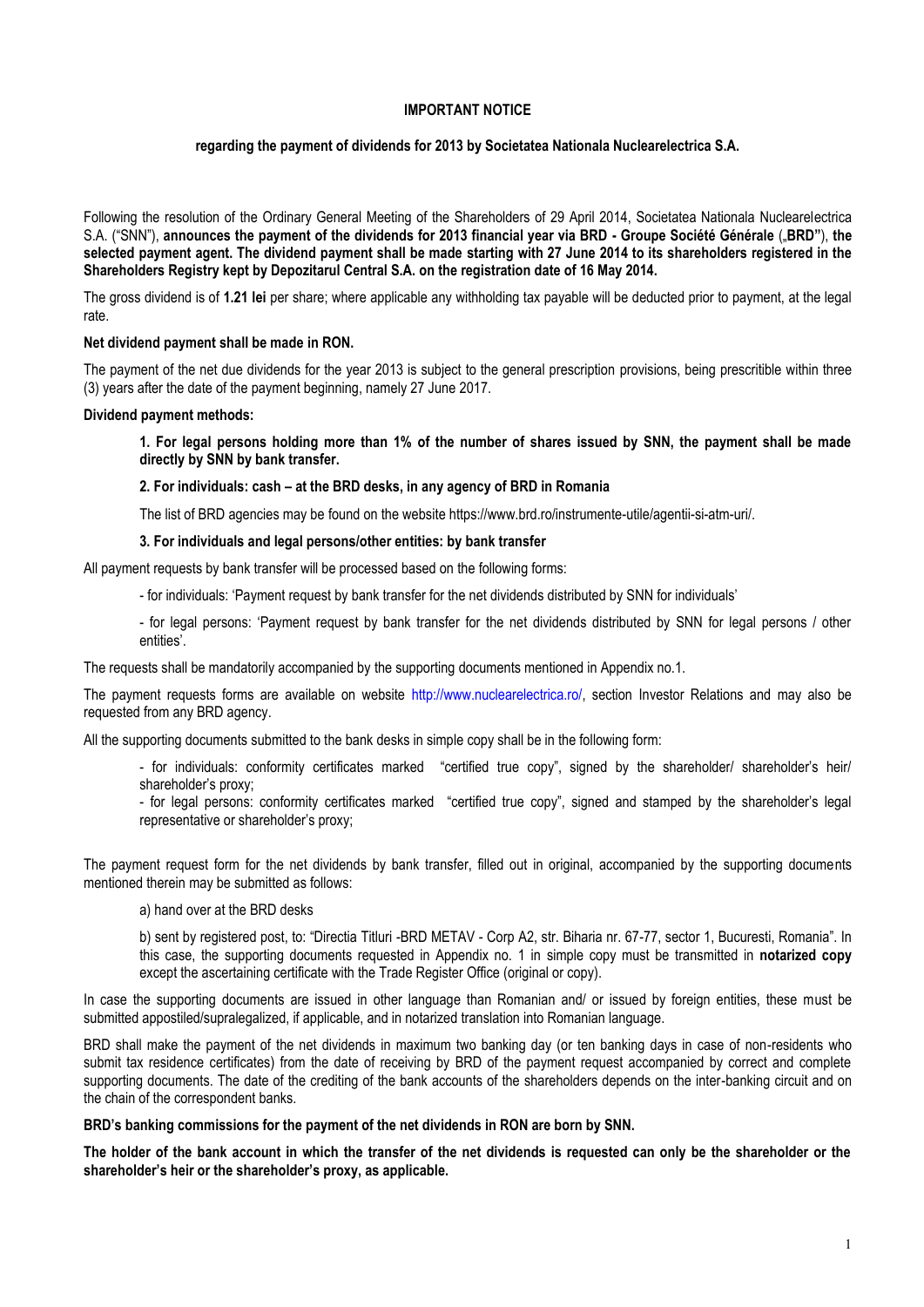The shareholders non-resident in Romania, who want to benefit from the more favorable provisions of avoiding double tax based on the Double Tax Treaty concluded between Romania and their resident country, must provide, until the date of the payment, **but not later than 15 December 2014**, an original, valid tax residence certificate for the year in which the net dividend is paid, as well as contact details for further clarifications related to the tax residence certificate. If the tax residence certificate together with the payment request form by bank transfer are not supplied until **the date of 15 December 2014**, SNN will deduct dividend withholding tax from the gross dividend amount at the standard rate provided by the Romanian Tax Law in force, excluding any possibility of further reconsideration. BRD reserves the right to ask the shareholder/his/her heir/proxy for additional documents as a result of analyzing the requests for dividend payment.

**The shareholders are required to take the necessary measures in order to update their personal identification data with the Depozitarul Central SA, because, in case that the payment is requested based on identification documents which do not answer the data available at the Depozitarul Central, the payment cannot be processed.**

Additional information regarding the payment of dividends may be requested from BRD, at the email address: [titluri@brd.ro](mailto:titluri@brd.ro) or by telephone at the following phone numbers: +4 021 200 83.87 or +4 021 200 83.72. For other queries related to dividends, please access the company's website: [http://www.nuclearelectrica.ro/S](http://www.nuclearelectrica.ro/)ectiunea *Relatii cu investitorii* and at the email address: [investor.relations@nuclearelectrica.ro](mailto:investor.relations@nuclearelectrica.ro) or at the following phone number: +4 021.203.82.07.

**Daniela Lulache Mihai Darie Chief Executive Officer Chief Financial Officer**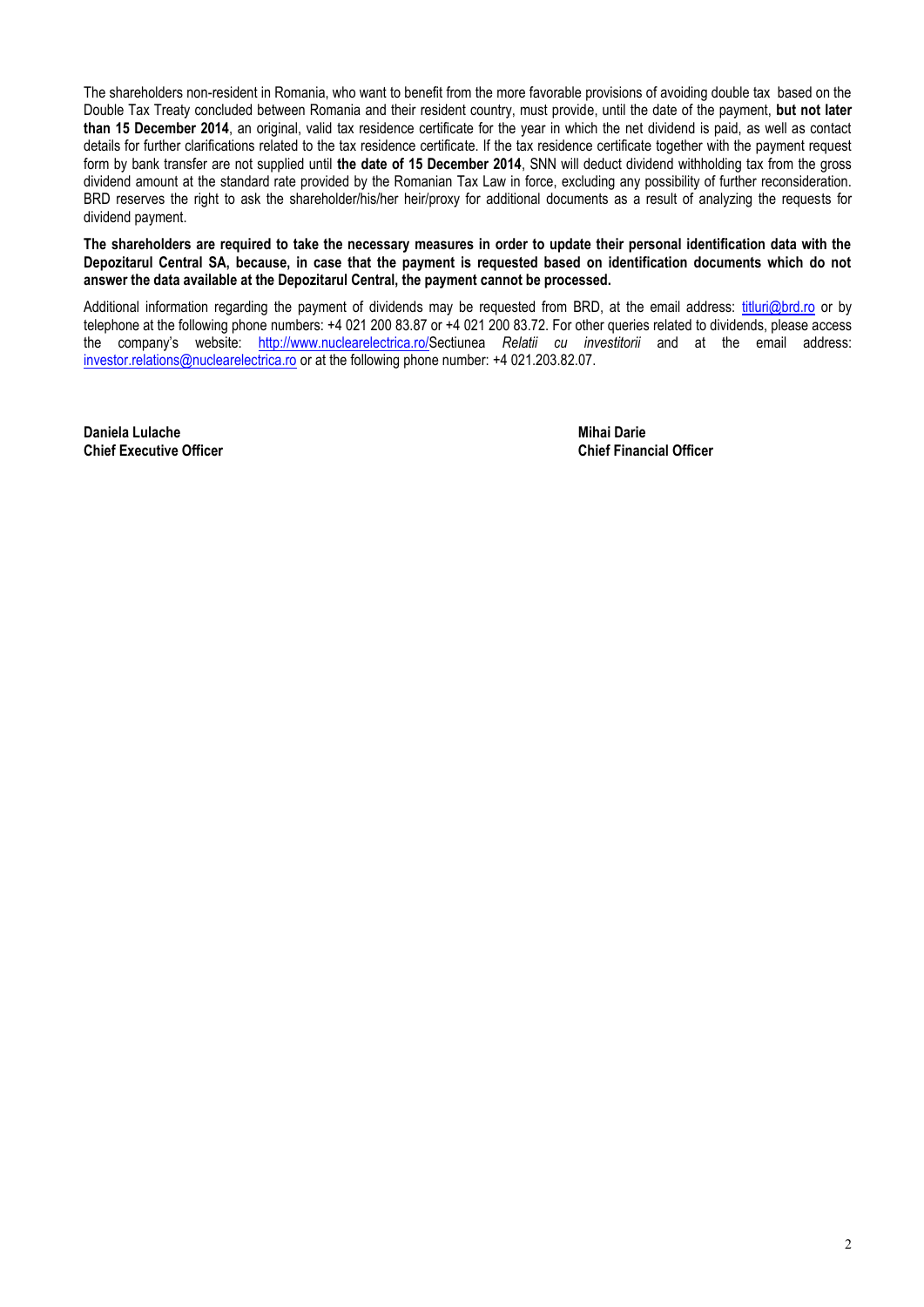# **Appendix no. 1 – Supporting documents for dividend payment**

# **1. THE DOCUMENTS TO BE SUBMITTED BY NATURAL PERSONS:**

## 1.1. **Shareholder resident in Romania**:

- the valid identity document - identity bulletin/card with CNP for Romanian citizens or valid passport with identification number for foreign citizens

In case of **change of the shareholder's name** (marriage, divorce, administrative change), the following must be added:

- the document attesting the name change in original and a copy (the copy is to be retained by the Bank).

# 1.2. **A minor shareholder between 14-18 years requesting dividends on his own behalf, must provide the following as well** :

- the valid identity document - identity bulletin/card with CNP for Romanian citizens or valid passport with identification number for foreign citizens.

- the approval of the legal representative in original and copy (the copy is to be retained by the Bank).

- the document setting up the tutelage in original and copy (the copy is to be retained by the Bank).

In case of dividends requested by the legal representative/tutor/ legal guardian of the minor between 14-18 years, the requested documents are those mentioned under items 1.6/1.7 below.

## 1.3. **Shareholder NON- resident in Romania**:

- the valid identity document or passport with identification number

- a valid tax residency certificate (in original, apostilled/supralegalized, if applicable, together with notarized translation into Romanian language)

In case of **change of the shareholder's name** (marriage, divorce, administrative change):

- copy of the document attesting the name change

- contact details (recommended for additional clarifications).

## 1.4. **Proxy of the shareholder**:

- notarized special power of attorney in original or notarized copy of a general power of attorney (the power of attorney is to be retained by the Bank)

- the proxy's valid identity documents – identity bulletin/card with CNP for Romanian citizens or valid passport with identification number for foreign citizens in original and copy (the copy is to be retained by the Bank).

## 1.5. **Heir of the shareholder**:

- the heir certificate attesting the number of shares transferred to the heir in original and copy (the copy is to be retained by the Bank), (or of the statement of account issued by Depozitarul Central S.A. attesting the number of shares transferred to the heir in original and copy)

- the heir valid identity documents – the identity bulletin/card with CNP for Romanian citizens or valid passport with identification number for foreign citizens

In case there are more heirs, they must present themselves together at BRD or they must empower one of them by a notarized special power of attorney. BRD will make the payment of the total amount of net dividends to which the deceased shareholder is entitled to in a single account indicated by the heir/heirs/in the power of attorney. In case of more heirs, partial payments cannot be made.

## 1.6. **Legal representative/tutor of a minor shareholder under 14 years**:

- the valid identity document of the legal representative/tutor – identity bulletin/card with CNP for Romanian citizens or valid passport with identification number for foreign citizens

- the birth certificate of the shareholder in original and copy (the copy is to be retained by the Bank).

- the document setting up the tutelage, if applicable, in original and copy (the copy is to be retained by the Bank).

## 1.7. **Legal curator of the shareholder –a disabled person**:

- the legal document setting up the legal guardianship in original and copy (the copy is to be retained by the Bank).

- the legal curator's and the shareholder's valid identity documents – identity bulletin/card with CNP for Romanian citizens or valid passport with identification number for foreign citizens in original and copy (the copy is to be retained by the Bank).

## 1.8. **Custodian bank/ financial investment services company (SSIF)** of shareholders:

- original letter signed and stamped by the legal representative of the custodian bank/SSIF or by the manager of the department specialized in such operations by which the payment of the net dividends is requested, which must contain identification data of the clients and the number of shares issued by SNN and owned by each client through such custodian bank/SSIF and the respective accounts (IBAN codes and the bank) in which the payment should be transferred.

- copy of the document attesting the quality of the signatory of the above mentioned letter as legal representative of the custodian bank or as manager of the department specialized in such operations.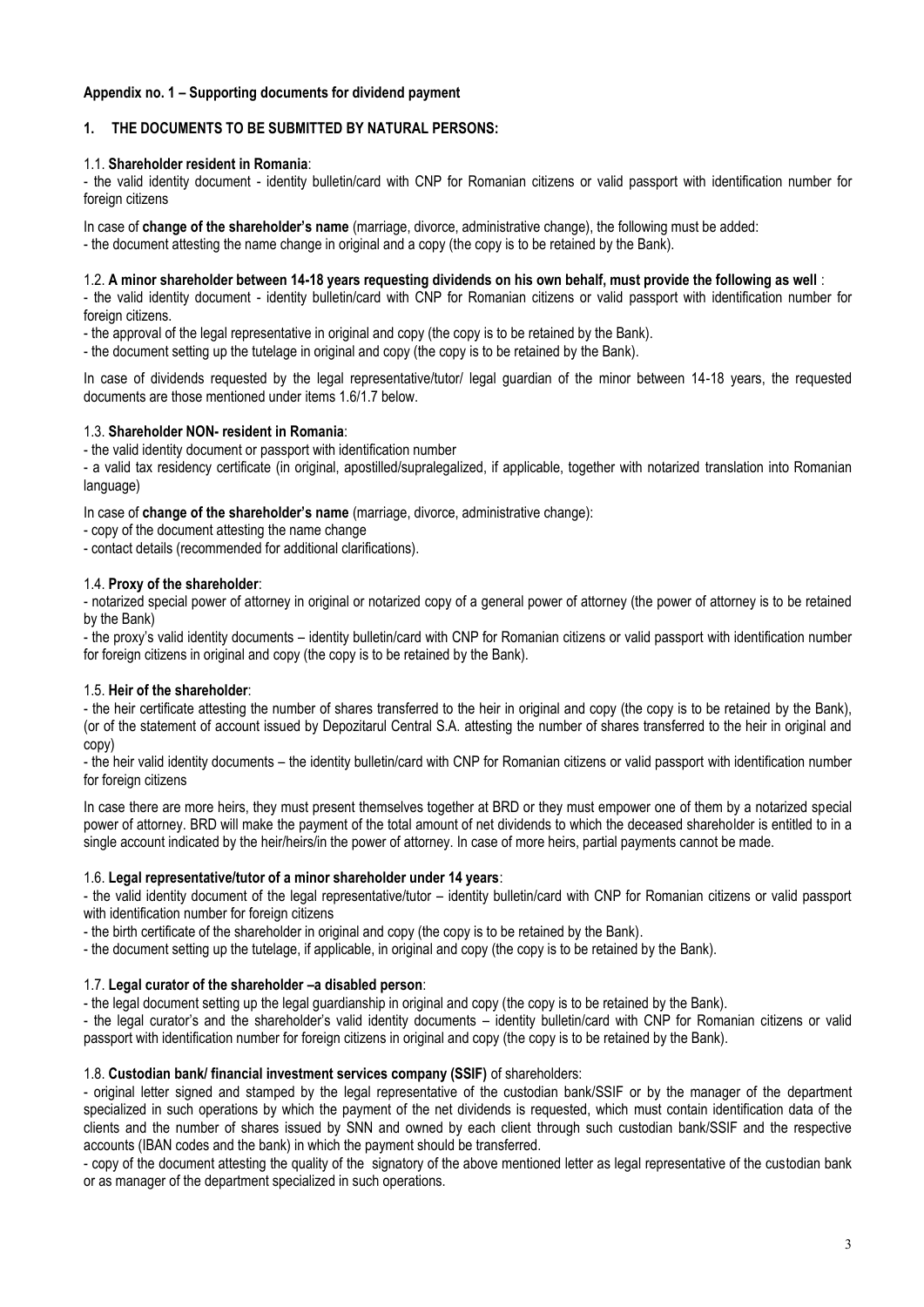- copy of the document attesting the fact that the custodian bank/SSIF is empowered to request and cash in the dividends in the name of its clients

- copies of the valid identity documents of the shareholders – clients of the custodian bank/SSIF – valid identity bulletin/card with CNP for Romanian citizens or valid passport with identification number for foreign citizens

- for non-residents - a valid tax residency certificate (in original, apostilled/supralegalized, if applicable, with notarized translation into Romanian language).

NOTE: **For transfers in other banks than BRD**, a copy of the statement of account certified by the bank where the dividends are requested to be transferred or other supporting document issued by the bank revealing the holder of the bank account mentioned above.

# **2. THE DOCUMENTS TO BE SUBMITTED BY LEGAL PERSONS/OTHER ENTITIES:**

# 2.1. **Residents:**

- the valid identity documents of the legal representative or, as the case may be, of the proxy – the identity bulletin/card with CNP for the Romanian citizens or passport with identification number for foreign citizens

- copy of the shareholder's certificate of incorporation with sole registration code of the shareholder/ other equivalent document

- copy of the ascertaining certificate issued by the Trade Register Office/ other equivalent document, issued not earlier than 3 months, mentioning the legal representative of the shareholder

- notarized special power of attorney in original or notarized copy of the general power of attorney, if applicable.

# 2.2. **Non-resident:**

- the valid identity documents of the legal representative or, as the case may be, of the proxy – the identity bulletin/card with CNP for the Romanian citizens or passport with identification number for foreign citizens

- copy of the certificate of incorporation with sole registration code of the shareholder or equivalent attesting the registration of the shareholder with the competent authority in its own country

- copy of the ascertaining certificate/ other equivalent document issued by the competent authority in its own country, issued not earlier than 3 months, mentioning the legal representative of the shareholder

- notarized special power of attorney in original or notarized copy of the general power of attorney, if applicable

- a valid tax residence certificate, in original, supralegalized/apostilled, if applicable, together with notarized translation into Romanian language

- contact details (recommended for additional clarifications).

# 2.3. **Pension Fund:**

- copy of the valid identity documents of the legal representative of the investment management company managing the fund – the identity bulletin/card with CNP for the Romanian citizens or passport with identification number for foreign citizens

- copy of the ascertaining certificate of the investment management company managing the fund or other equivalent document, issued not earlier than 3 months, mentioning the legal representative of the company managing the fund

- copy of the certificate of incorporation or other equivalent document attesting the registration of the investment management company with the competent authority

- copy of the decision of the regulating authority attesting the authorization of the investment management company and of the pension fund

- in case of non-residents: valid tax residence certificate, in original, supralegalized/apostilled, if applicable, together with notarized translation into Romanian language,

- a statement of the legal representative of the investment management company managing the fund on his own responsibility attesting the validity of the authorization of the investment management company and of the pension fund at the payment date and, if available, the official website address of the regulatory authority within the country of origin, allowing the verification of the pension fund's statute.

## 2.4. As **custodian bank/ financial investment services company (SSIF)** of the shareholders:

- the original letter signed and stamped by the legal representative of the custodian bank/SSIF or by the manager of the department specialized in such operations, by which the payment of the net dividends is requested, which must contain identification data of the clients and the number of shares owned by each client through such a custodian bank/SSIF and such accounts (IBAN codes and the bank and the country in which the accounts are opened) in which the payment should be made and details regarding the tax residency of the client in Romania. In case any of the clients of the custodian bank/ financial investment services company is a pension fund, this will be expressly specified in the letter

- copy of the document attesting the quality of the signatory of the above mentioned letter as legal representative of the custodian bank/SSIF or as manager of the department specialized in such operations;

- copy of the document attesting the fact that the custodian bank/SSIF is empowered to request and cash in the dividends in the name of its clients

- copies of the incorporation certificates of the shareholders/ other equivalent documentation of shareholders - clients of the custodian bank/SSIF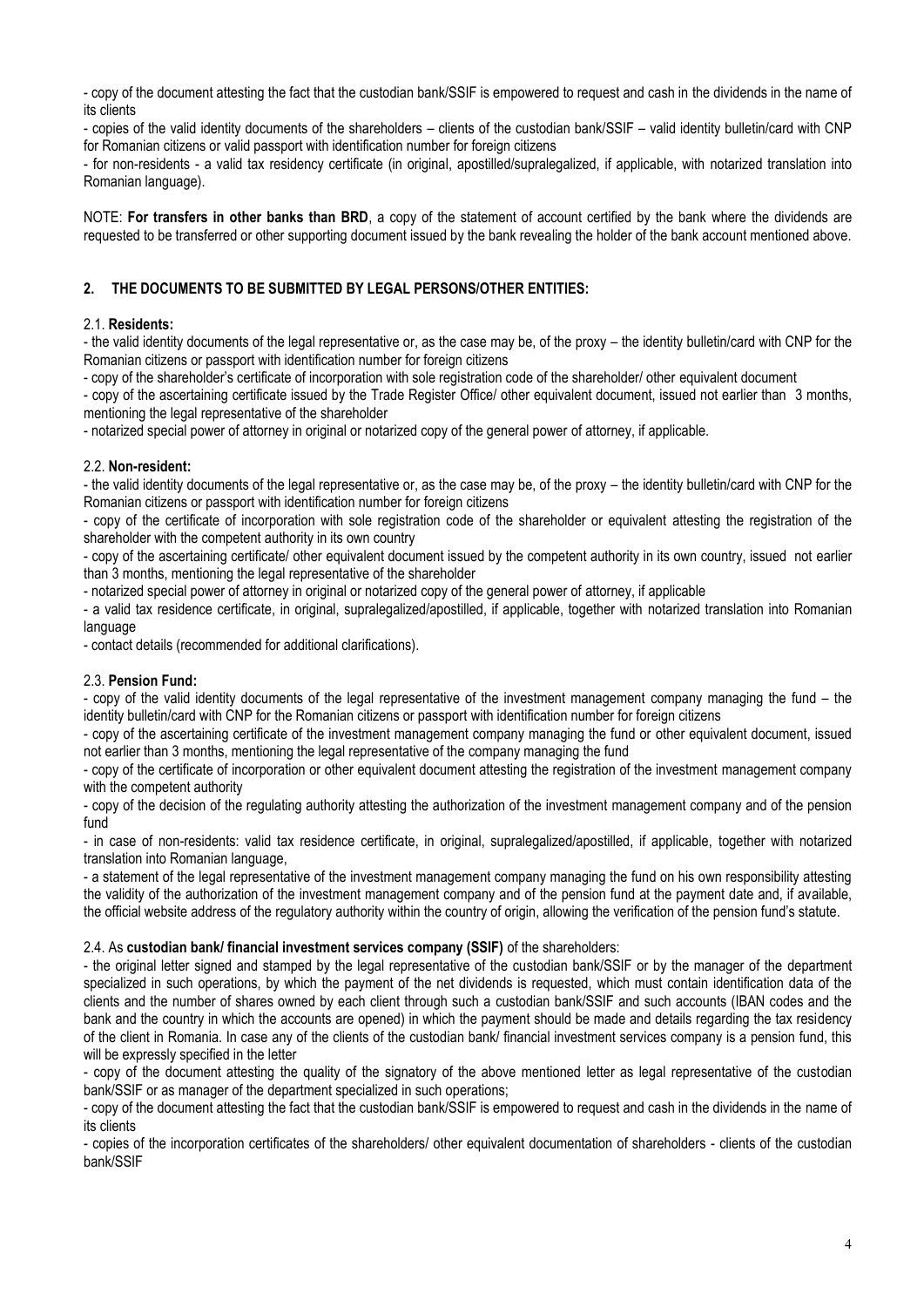- for non-resident shareholders – tax residency certificate (original, supralegalized/apostilled, if applicable, together with its notarized translation into Romanian language).

In all cases, if dividend payment-related documents are submitted to the bank by registered post, the documents must be submitted in notarized copies except for the ascertaining certificate issued by Trade Register Office/ other equivalent document which can be submitted in certified copy and except for documents that are specifically requested to be submitted in original.

Note: For transfers **in other banks than BRD** a copy of the statement of account certified by the bank where the dividends are requested to be transferred or other document issued by the bank revealing the holder of the bank account mentioned above.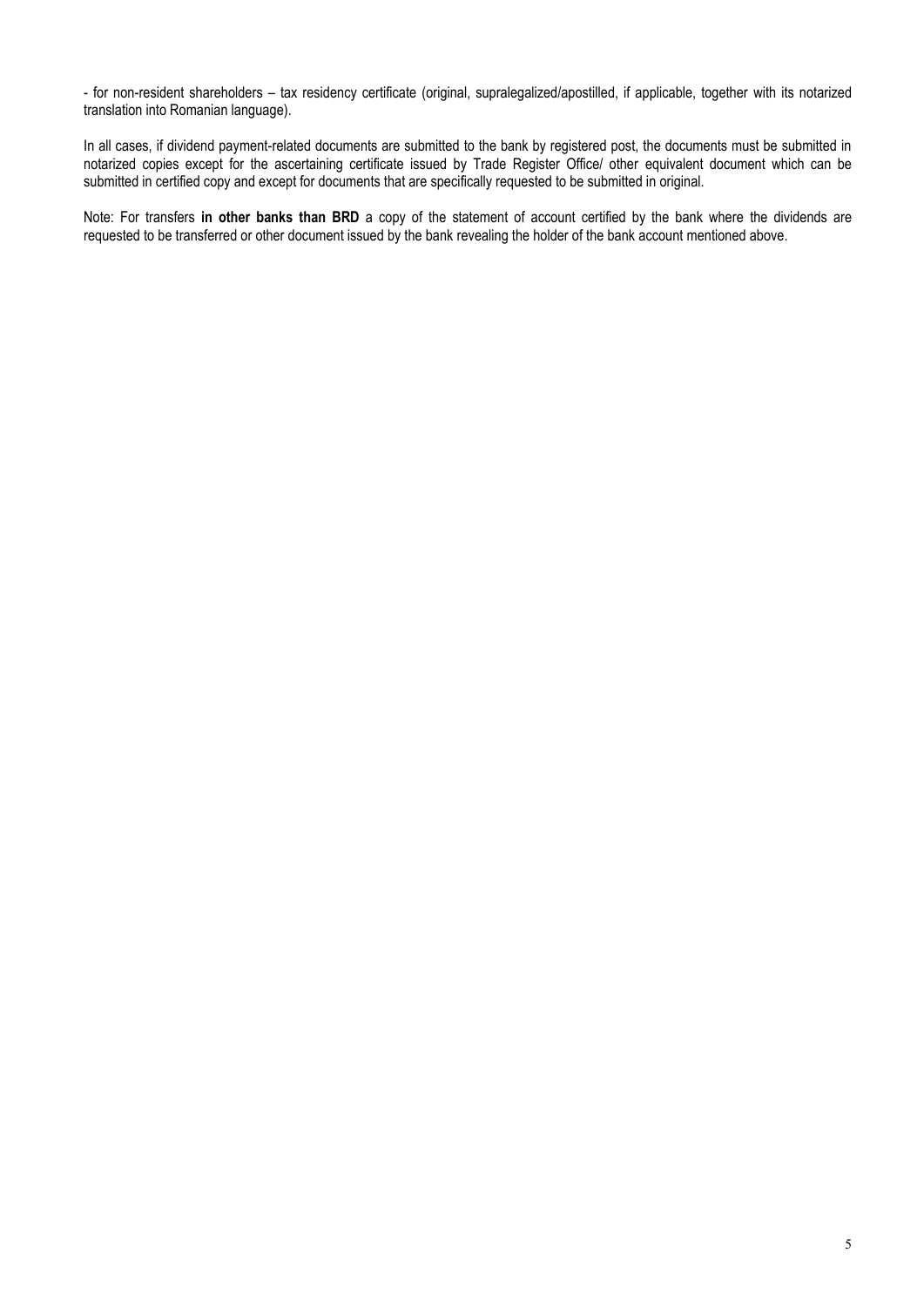#### **Cerere de plata prin virament bancar a dividendelor nete distribuite de SN Nuclearelectrica SA Persoane fizice**

### **Payment request by bank transfer form of the net dividends distributed by SN Nuclearelectrica SA Individuals**

| T et soane lizice<br>Subsemnatul                                                                                                                                                                                                                                                                                                                                                                                                                                                                                         | <b>INQUVIQUAIS</b><br>The undersigned                                                                                                                                                                                                                                                                                                                                                                                                                                                                                                                |
|--------------------------------------------------------------------------------------------------------------------------------------------------------------------------------------------------------------------------------------------------------------------------------------------------------------------------------------------------------------------------------------------------------------------------------------------------------------------------------------------------------------------------|------------------------------------------------------------------------------------------------------------------------------------------------------------------------------------------------------------------------------------------------------------------------------------------------------------------------------------------------------------------------------------------------------------------------------------------------------------------------------------------------------------------------------------------------------|
| Având<br>codul<br>personal<br>(CNP/ID)<br>numeric<br>domiciliat<br>$\begin{array}{c c c c c c} \hline \quad \quad & \quad \quad & \quad \quad & \quad \quad \\ \hline \end{array}$<br>in                                                                                                                                                                                                                                                                                                                                 | Personal<br>identification<br>number<br>(CNP/ID)<br>$\Box$<br>country                                                                                                                                                                                                                                                                                                                                                                                                                                                                                |
| declar pe propria răspundere, cunoscand sanctiunile prevazute de lege<br>pentru falsul in declaratii si faptul ca SN Nuclearelectrica SA se poate<br>regresa impotriva mea pentru prejudiciile suferite in legatura cu falsul<br>in aceasta declaratie, urmatoarele:<br>instructez BRD sa vireze dividendele nete 2013 distribuite de SN<br>Nuclearelectrica SA actionarilor inregistrati in registrul actionarilor<br>tinut de Depozitarul Central la data de inregistrare pentru anul 2013 si<br>cuvenite actionarului | .<br>I hereby declare on my own responsibility, being aware of the legal<br>punishments for counterfeit statements and of the fact that<br>Nuclearelectrica SA may raise a claim against me for the damages<br>suffered in connection with counterfeiting this statement, the followings:<br>I instruct BRD to transfer the net dividends distributed 2013 by<br>Nuclearelectrica to the shareholders registered with the shareholders<br>registry kept by the Depozitarul Central on the registration date for<br>2013 and ought to the shareholder |
| Având<br>codul<br>personal<br>(CNP/ID)<br>numeric<br>$-1$ 1 1 1<br>domiciliat<br>in<br>tara<br>în contul nr                                                                                                                                                                                                                                                                                                                                                                                                              | identification<br>Personal<br>number<br>(CNP/ID)<br>domiciled<br>in<br>street<br>.<br>noblockentryaptdistrict/county<br>.<br>into account no:                                                                                                                                                                                                                                                                                                                                                                                                        |
| (format IBAN), codul SWIFT  <br>moneda $\vert \vert \vert$   titular cont                                                                                                                                                                                                                                                                                                                                                                                                                                                | $(IBAN)$ , SWIFT code  <br>currency<br>account holder                                                                                                                                                                                                                                                                                                                                                                                                                                                                                                |
|                                                                                                                                                                                                                                                                                                                                                                                                                                                                                                                          |                                                                                                                                                                                                                                                                                                                                                                                                                                                                                                                                                      |
| CNP/ Pasaport titular    <br>deschis                                                                                                                                                                                                                                                                                                                                                                                                                                                                                     | holder's<br>CNP/<br>Passport<br>ID<br>account                                                                                                                                                                                                                                                                                                                                                                                                                                                                                                        |
| la<br>banca<br>sucursala                                                                                                                                                                                                                                                                                                                                                                                                                                                                                                 | opened<br>with<br>the<br>bank                                                                                                                                                                                                                                                                                                                                                                                                                                                                                                                        |
|                                                                                                                                                                                                                                                                                                                                                                                                                                                                                                                          | branch                                                                                                                                                                                                                                                                                                                                                                                                                                                                                                                                               |
| bancar                                                                                                                                                                                                                                                                                                                                                                                                                                                                                                                   |                                                                                                                                                                                                                                                                                                                                                                                                                                                                                                                                                      |

Anexez la prezenta cerere de plata a dividendelor nete prin virament bancar urmatoarele documente (bifati varianta potrivita cazului dvs): Pentru **viramentele in alte banci decat BRD,** anexez:

-copie extras de cont certificat de banca unde se solicita transferul dividendelor sau document doveditor emis de banca din care sa reiasa titularul contului bancar mai sus mentionat

In calitate de **actionar cu rezidenta fiscala \*) in Romania,** anexez: -copie act de identitate in termen de valabilitate - carte/buletin de identitate cu CNP pentru cetatenii romani sau pasaport cu numar de identificare pentru cetatenii straini

In situaţia **schimbării numelui actionarului** (căsătorie, divorţ, schimbare administrativa) anexez **si**:

-copia actului de schimbare a numelui.

In calitate de **actionar minor cu varsta intre 14-18 ani**, anexez si: -copie incuviintare reprezentantului legal.

In situatia in care dividendele sunt solicitate de reprezentantul legal/ tutorele/curatorul minorului intre 14-18 ani documentele solicitate vor fi cele de la punctele corespunzatoare de mai jos.

In calitate de **reprezentant legal/tutore al actionarului minor sub 14 ani**, anexez:

-copie act de identitate al reprezentantului legal/tutorelui, in termen de valabilitate carte/buletin de identitate pentru cetatenii romani sau pasaport cu numar de identificare pentru cetatenii straini -copie certificat de nastere actionar

-copie document ce instituie tutela, daca este cazul.

I attach to the present payment request form of the net dividends by bank transfer the following documents (check the appropriate option):

For **transfers in other banks than BRD**, I attach hereto:

- copy of the statement of account certified by the bank where the dividends are requested to be transferred or other document issued by the bank revealing the holder of the bank account mentioned above.

As **shareholder fiscal resident\*) in Romania**, I attach hereto: -copy of the valid identity document - identity bulletin/card with CNP

for Romanian citizens or passport with identification number for foreign citizens.

In case of **change of the shareholder's name** (marriage, divorce, administrative change) I **also** attach hereto:

-copy of the document attesting the name change.

As **shareholder- minor between 14-18 years**, I also attach hereto: -copy of the approval of the legal representative

In case of dividends are requested by the legal representative/ tutor/ legal guardian of the minor between 14-18 years, the requested documents are those from the correspondent items mentioned below.

### As **legal representative/tutor of a minor shareholder under 14 years**, I attach hereto:

-copy of the valid identity document of the legal representative/tutor identity bulletin/card with CNP for Romanian citizens or passport with identification number for foreign citizens

-copy of the birth certificate of the shareholder

-copy of the document setting up the tutelage, if applicable.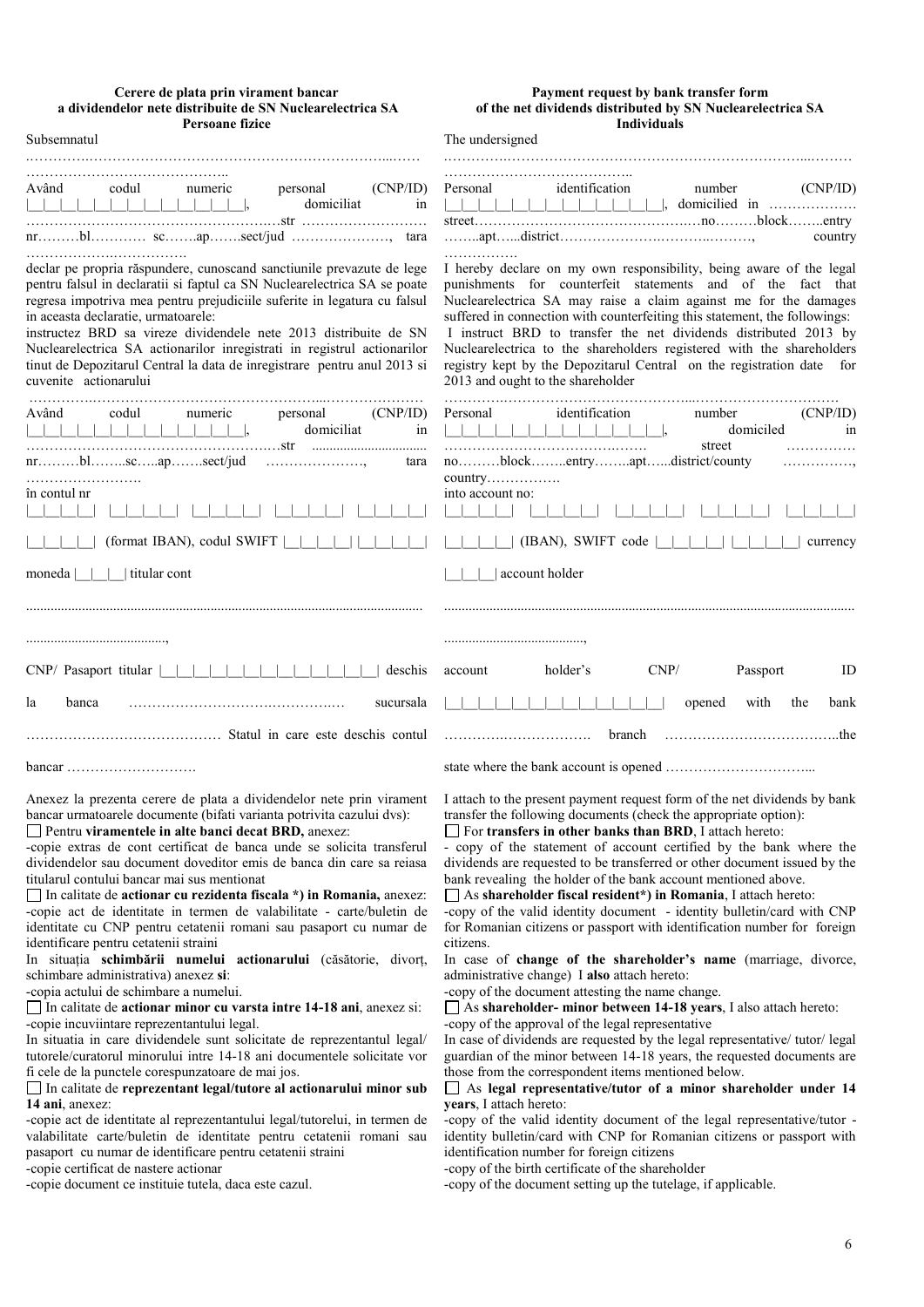In calitate **de acţionar care NU are rezidenta fiscala\*) in Romania**, anexez:

-copie act de identitate sau pasaport cu numar de identificare, in termen de valabilitate

-certificat de rezidenta fiscala, in original, apostilat/supralegalizat, daca este cazul, insotit de traducerea legalizata in romana, in termen de valabilitate

In situatia **schimbării numelui actionarului** (căsătorie, divort, schimbare administrativa) anexez **si**:

-copia actului de schimbare a numelui

- detalii de contact (recomandabil pentru clarificari suplimentare)

In calitate de **împuternicit al actionarului**, anexez:

-procura specială notariala in original sau copie legalizata procură generală

-copie act de identitate al împuternicitului in termen de valabilitate carte/buletin de identitate cu CNP pentru cetatenii romani sau pasaport cu numar de identificare pentru cetatenii straini.

In calitate de **mostenitor al actionarului**, anexez:

-copie certificat mostenitor care sa ateste numarul de actiuni transferate mostenitorului

-copie act de identitate al mostenitorului, in termen de valabilitatecarte/buletin de identitate cu CNP pentru cetatenii romani sau pasaport cu numar de identificare pentru cetatenii straini.

In situatia in care sunt mai multi mostenitori, acestia trebuie sa se prezinte impreuna la BRD sau sa imputerniceasca pe unul dintre ei prin procura speciala notariala. BRD va efectua plata contravalorii dividendelor nete totale cuvenite actionarului decedat intr-un singur cont indicat de mostenitor/mostenitori/in procura speciala. In cazul mai multor mostenitori nu se pot efectua plati partiale.

In calitate de **curator al actionarului persoana cu disabilitati**, anexez:

-copie act juridic ce instituie curatela

-copii acte de identitate ale curatorului si ale actionarului, in termen de valabilitate - carte/buletin de identitate cu CNP pentru cetatenii romani si pasaport cu numar de identificare pentru cetatenii straini.

In calitate de **banca custode/societate de servicii de investitii financiare (SSIF)** a clientilor - actionari ai SN Nuclearelectrica S.A., anexez:

-adresa in original semnata si stampilata de reprezentantul legal al bancii custode/SSIF sau de directorul departamentului specializat in astfel de operatiuni prin care se solicita plata dividendelor nete, care sa contina datele de identificare ale clientilor si numarul de actiuni emise de SN Nuclearelectrica S.A. si detinute de fiecare client prin banca custode/SSIF respectiva si conturile (codurile IBAN si banca) in care sa se faca viramentul

-copie document care atesta calitatea semnatarului adresei de mai sus de reprezentant legal al bancii custode/SSIF sau de director al departamentului specializat in astfel de operatiuni

-copie document din care sa rezulte faptul ca banca custode/SSIF este imputernicita sa solicite si sa incaseze dividendele in numele clientilor sai

-copii acte de identitate ale actionarilor - clienti ai bancii custode/SSIF, in termen de valabilitate - carte/buletin de identitate cu CNP pentru cetatenii romani sau pasaport cu numar de identificare pentru cetatenii straini

-pentru actionarii nerezidenti - certificatul de rezidenta fiscala, in original, apostilat/supralegalizat, daca este cazul, impreuna cu traducerea legalizata a acestuia in limba romana

## **NOTA:**

Toate documentele suport inmanate la ghiseele bancare in copie simpla vor fi **certificate** pentru conformitate cu originalul si **semnate** de actionar/mostenitorul acestuia/ imputernicitul acestuia. Suplimentar, **BRD va verifica si va certifica copiile documentelor prezentate de actionari cu documentele in original aduse de acestia la unitatile BRD.**

● **Titularul contului bancar** in care se solicita transferul dividendelor nete poate fi doar actionarul sau, dupa caz, mostenitorul sau As **shareholder NON fiscal resident\*) in Romania**, I attach hereto: -copy of the valid identity document or passport with identification number

-valid tax residency certificate, in original, apostilled/supralegalized, if applicable, together with notarized translation into Romanian language In case of **change of the shareholder's name** (marriage, divorce, administrative change), I **also** attach hereto

-copy of the document attesting the name change

- contact details (recommendable for further clarifications)

As **proxy of the shareholder**, I attach hereto:

-original notarized special power of attorney or notarized copy of a general power of attorney

-copy of the proxy's valid identity documents - identity bulletin/card with CNP for Romanian citizens or passport with identification number for foreign citizens.

As **heir of the shareholder**, I attach hereto:

-copy of the heir certificate attesting the number of shares transferred to the heir;

-copy of the heir valid identity documents - the identity bulletin/card with CNP for Romanian citizens or passport with identification number for foreign citizens.

In case there are more heirs, they must present themselves together at BRD or empower one of them by a notarized special power of attorney. BRD will make the payment of the total amount of net dividends to which the deceased shareholder is entitled to in a single account indicated by the heir/heirs/in the power of attorney. In case of more heirs partial payments cannot be made.

As **legal guardian of the shareholder person with disabilities**, I attach hereto

-copy of the legal document setting up the legal guardianship

-copies of the legal guardian's and of the shareholder valid identity documents - identity bulletin/card with CNP for Romanian citizens or passport with identification number for foreign citizens.

As **custodian bank/ financial investment services company (SSIF)** of clients –shareholders of SN Nuclearelectrica S.A., I attach hereto:

-original letter signed by the legal representative of the custodian bank/SSIF or by the manager of the department specialized in such operations by which the payment of the net dividends is requested, which must contain identification data of the clients and the number of Nuclearelectrica SA's shares owned by each client through the respective custodian bank/SSIF and the accounts (IBAN codes and the bank) in which the payment should be made

-copy of the document attesting the above mentioned signatory of the letter as legal representative/manager of the department specialized in such operations

-copy of the document attesting the fact that the custodian bank/SSIF is empowered to request and cash in the dividends in the name of its clients -copies of the valid identity documents of the shareholders- clients of the custodian bank/SSIF- identity bulletin/card with CNP for Romanian citizens or passport with identification number for foreign citizens

-for non-residents- tax residency certificate – in original, apostilled/supralegalized, if applicable, together with notarized translation into Romanian language.

## **NOTE:**

All the supporting documents handed over to the bank desks in simple copy must be marked as certified true copy under the signature of the shareholder/its heir/its proxy. Additionally, BRD will verify and will certify the copy of the documents which are presented by the shareholders with the originals documents.

● **The holder of the bank account** in which the transfer of the net dividends is requested can only be the shareholder or its heir or proxy, if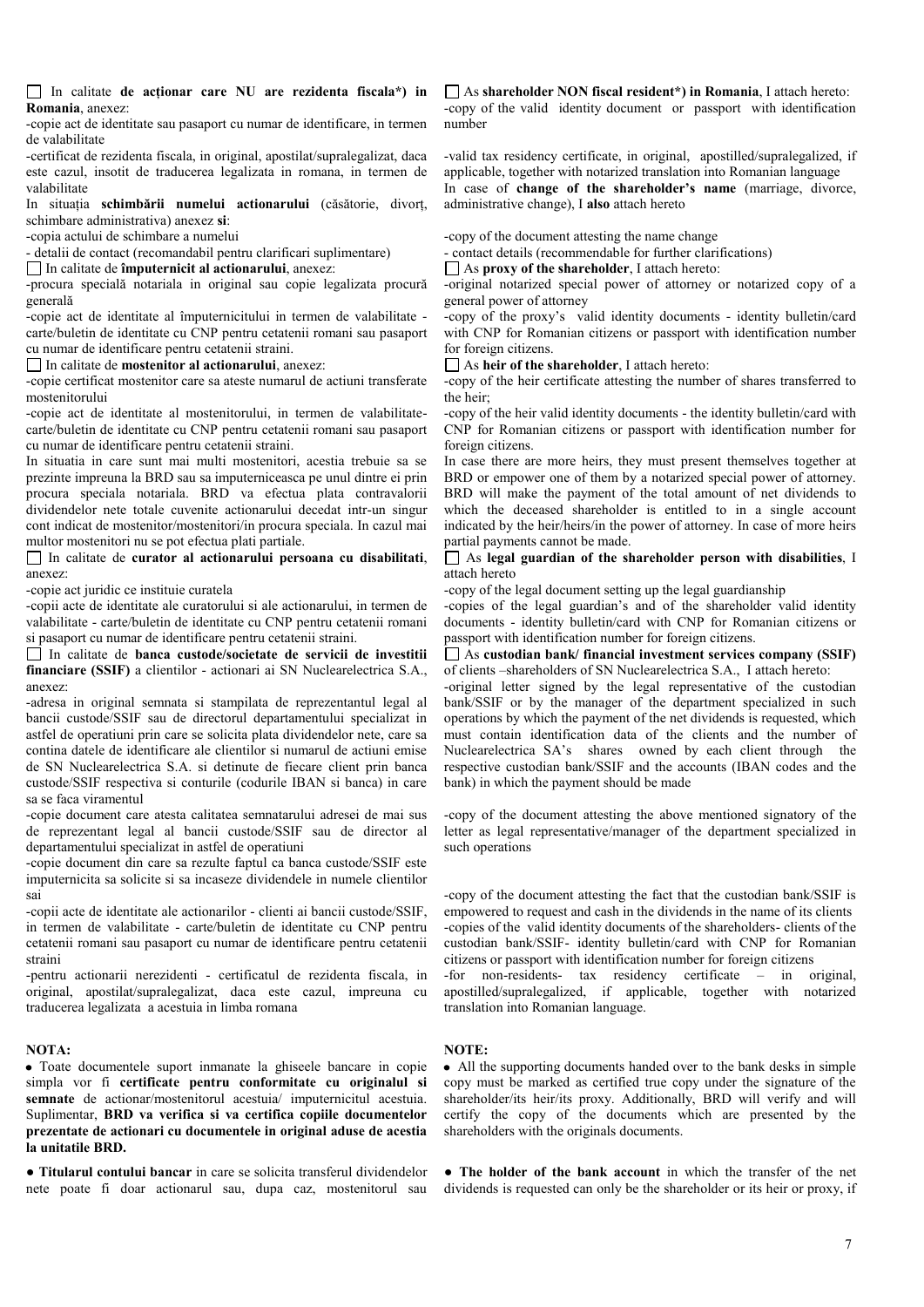imputernicitul acestuia.

● Comisioanele bancare percepute de BRD ,pentru plata dividendelor nete in RON sunt suportate de SN Nuclearelectrica S.A.

● **Actionarii nerezidenti fiscal in Romania care doresc aplicarea prevederilor mai favorabile ale conventiei de evitare a dublei impuneri incheiate intre Romania si tara lor de rezidenta**, trebuie sa prezinte pana la data platii, **dar nu mai tarziu de 15 decembrie 2014,** certificatul de rezidenta fiscala in original, apostilat/supralegalizat, daca este cazul, impreuna cu traducerea legalizata a acestuia in limba romana, in termen de valabilitate, precum si detalii de contact pentru eventuale clarificari asupra certificatelor de rezidenta fiscala. **In plus, prevederie mai favorabile ale conventiei de evitare a dublei impuneri incheiate intre Romania si tara de rezidenta a actionarului nu pot fi aplicate in cazul in care actionarul solicita plata intr-o tara cu care Romania nu are incheiat un instrument juridic de schimb de informatii, astfel cum sunt mentionate pe website-ul Ministerului Finantelor Publice din Romania.**

**● Daca certificatul de rezidenta fiscala nu este transmis conform celor precizate anterior impreuna cu cererea de plata a dividendelor nete prin virament bancar inainte de data platii dividendelor, SN Nuclearelectrica SA va retine impozitul pe dividende din dividendul brut in cota prevazuta de Codul Fiscal Roman in vigoare.**

**Daca actionarii nerezidenti fiscal in Romania solicita plata intr-o tara cu care Romania nu are incheiat un instrument juridic de schimb de informatii, SN Nuclearelectrica SA va retine impozitul pe dividende din dividendul brut in cota prevazuta de Codul Fiscal Roman in vigoare.**

**●** Formularul de cerere de plata a dividendelor nete prin virament bancar impreuna cu documentele suport mentionate in acesta pot fi transmise si **prin posta**, cu scrisoare recomandata, la adresa: "Directia Titluri - BRD METAV- Corp A2, str. Biharia nr. 67-77, sector 1, Bucuresti, Romania".

In aceasta situatie documentele suport solicitate in prezentul formular in copie simpla vor fi transmise in **copie legalizata**.

**● In situatia in care documentele suport sunt emise int-o alta limba decat limba romana, acestea trebuie depuse apostilate/supralegalizate, daca este cazul, si in traducere legalizata in limba romana.**

**● BRD va efectua plata dividendelor nete in cel mult doua zile bancare (sau cel mult zece zile bancare in cazul actionarilor nerezidenti care depun certificate de rezidenta fiscala) de la data primirii de catre BRD a cererii de plata, insotita de documentele suport complete si corecte.** Data creditarii conturilor bancare ale actionarilor depinde de circuitul interbancar si de lantul de banci corespondente.

**● Plata dividendelor nete cuvenite actionarilor SN Nuclearelectrica S.A. este supusa prevederilor generale in materia prescriptiei, fiind prescriptibila in termen de 3 (trei) ani incepand cu data stabilita de AGA pentru inceperea platilor dividendelor.**

### **BRD isi rezerva dreptul de a solicita documente suplimentare in urma analizarii cererilor.**

**\*)** Definitia persoanei fizice rezidente si nerezidente, in sensul prevederilor Codului fiscal din Romania, este:

**Persoană fizică rezidentă** - orice persoană fizică ce îndeplineşte cel putin una dintre următoarele conditii:

a) are domiciliul în România;

b) centrul intereselor vitale ale persoanei este amplasat în România;

 c) este prezentă în România pentru o perioadă sau mai multe perioade ce depăşesc în total 183 de zile, pe parcursul oricărui interval

de 12 luni consecutive, care se încheie în anul calendaristic vizat; d) este cetăţean român care lucrează în străinătate, ca funcţionar sau angajat al României într-un stat străin.

Prin excepție de la prevederile lit. a) - d), nu este persoană fizică rezidentă un cetăţean străin cu statut diplomatic sau consular în România, un cetătean străin care este functionar ori angajat al unui organism internaţional şi interguvernamental înregistrat în România, un applicable.

● BRD' s banking commissions for the payment of the net dividends in RON are born by SN Nuclearelectrica S.A.

● **Shareholders NON fiscal residents in Romania who want to benefit from the more favorable provisions of the avoidance of double taxation treaties concluded between Romania and their resident country** must provide until the date of the payment, but not later than December 15, 2014, a valid tax residency certificate, in original, apostilled/supralegalized, if applicable, accompanied by a notarized translation into Romanian, as well as contact details for further clarifications related to fiscal certificates. **In addition, the more favorable provisions of the avoidance of double taxation treaties concluded between Romania and shareholder's country of residence can not be applied should the shareholder request that the net dividends to be paid in a country with which Romania has not concluded a legal deed for information exchange, as per Romanian Ministry of Finance website.**

**● If the tax certificate is not supplied as per those mentioned above together with payment request form prior to the payment date, Nuclearelectrica SA shall deduct withholding tax from the gross amount at the rate provided by the Romanian Fiscal Code in force.** 

**● If the shareholders NON fiscal residents in Romania request that the net dividends to be paid in a country with which Romania has not concluded a legal deed for information exchange, SN Nuclearelectrica SA shall deduct withholding tax from the gross amount at the rate provided by the Romanian Fiscal Code in force.**

• The payment request form of the net dividends by bank transfer, accompanied by the supporting documents mentioned therein may be sent by **registered mail** to: "Directia Titluri - BRD METAV - Corp A2, str. Biharia nr. 67-77, sector 1, Bucuresti, Romania"

In this case, the supporting documents requested in this payment request form in simple copy must be transmitted in **notarized copy**.

● **In case the supporting documents are issued in other language than Romanian, these must be submitted apostilled/supralegalized, if applicable, and in notarized translation into Romanian language as well**.

● **BRD shall make the payment of the net dividends within maximum two banking day (or ten banking days in case of nonresidents who submitted tax certificates) from the date of receiving by BRD of the payment request accompanied by correct and complete supporting documents**. The date of the crediting of the bank accounts of the shareholders depends on the inter-banking circuit and the chain of the correspondent banks.

● **The payment of the net dividends to which SN Nuclearelectrica S.A's shareholders are entitled to are subject to the general statute of limitations, being prescriptible within three years starting with the date established by GMS to start the dividend payments.**

**Following the analysis of the request, BRD reserves the right to request additional documents**.

**\*)** The definition of individual resident and non-resident person, as per the provisions of Romanian Fiscal Code is the following:

**Resident individual person** - any individual who satisfies at least one of the following conditions:

a) the person has his or her domicile in Romania;

b) the centre of the vital interests of the person is located in Romania;

 c) the person is present in Romania for a period or several periods exceeding in full 183 days during any period of 12 consecutive months ending in the calendar year in question;

 d) the person is a Romanian citizen who is serving abroad as an official or employee of Romania in a foreign state.

 As an exception to the provisions of letter a) - d), a resident natural person shall not include a foreign citizen with diplomatic or consular status in Romania, a foreign citizen who is an official or employee of an international and intergovernmental organisation registered in Romania, a foreign citizen who is an official or employee of a foreign state in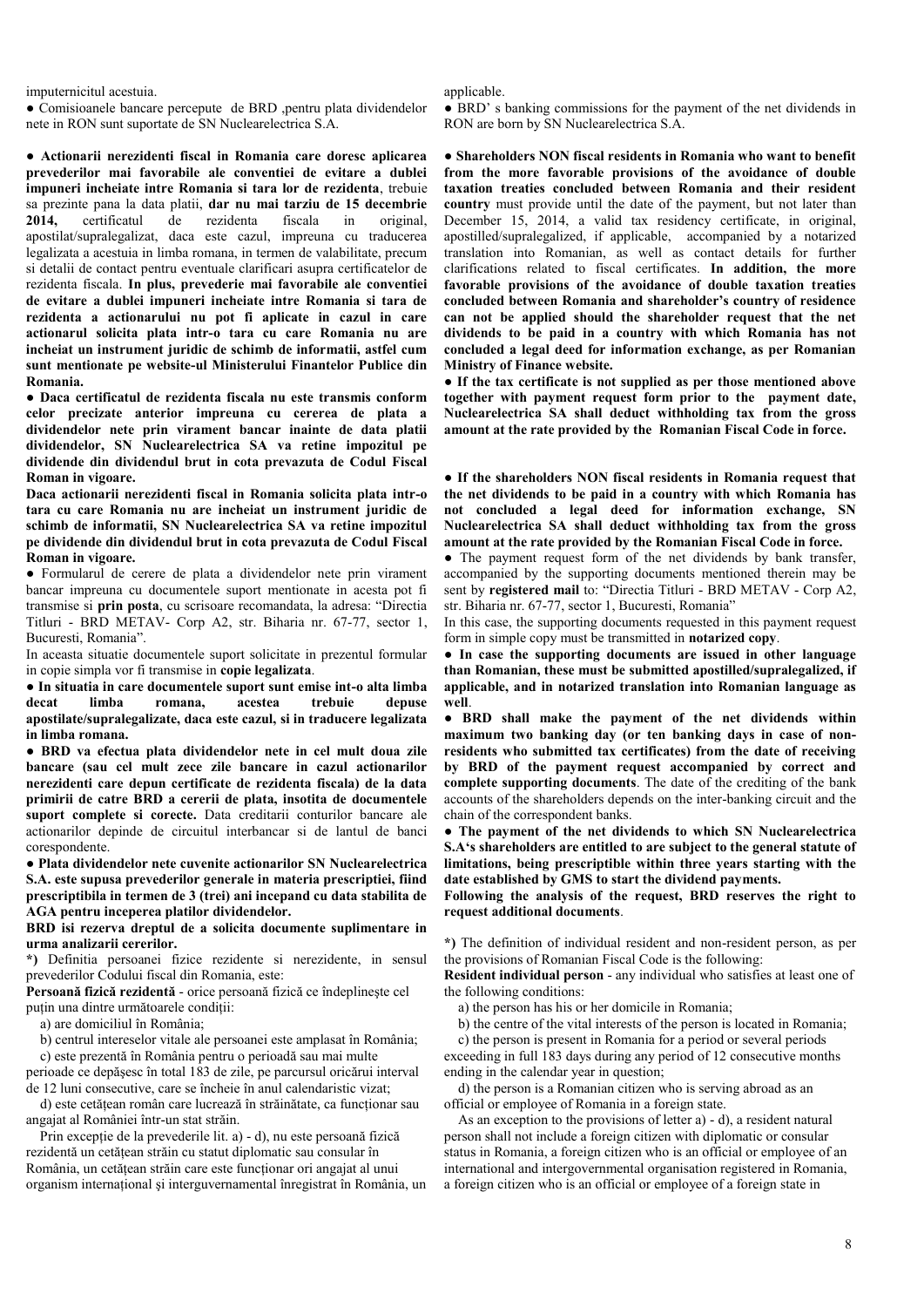cetăţean străin care este funcţionar sau angajat al unui stat străin în România şi nici membrii familiilor acestora;

**Persoană fizică nerezidentă** - orice persoană fizică care nu este persoană fizică rezidentă.

|                                                                 | $Telephone: \ldots \ldots \ldots \ldots \ldots \ldots$ |
|-----------------------------------------------------------------|--------------------------------------------------------|
|                                                                 | $E$ -mail:                                             |
| $Data: \ldots \ldots \ldots \ldots \ldots \ldots \ldots \ldots$ |                                                        |

Romania or any members of the family of such foreign citizens;

**Non-resident individual person** - any individual who is not a resident natural person.

| Telefon |  |
|---------|--|
|         |  |
| Data:   |  |
|         |  |

Semnatura solicitantului ……………………………. Signature:……………………………………………………….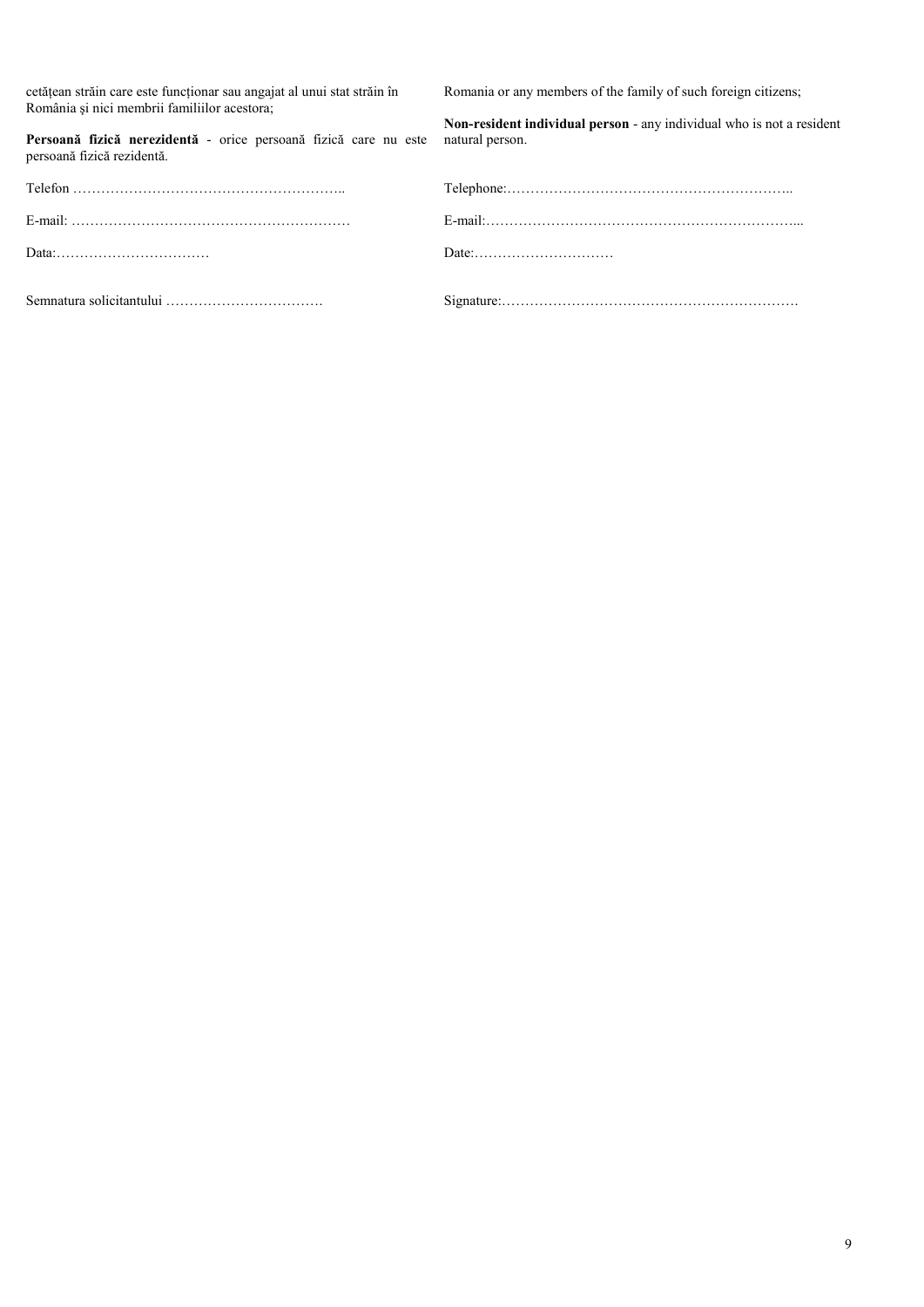| Cerere de plata prin virament bancar                      |
|-----------------------------------------------------------|
| a dividendelor nete distribuite de SN Nuclearelectrica SA |
| Persoane juridice / alte entitati                         |

| Payment request by bank transfer form                       |  |  |
|-------------------------------------------------------------|--|--|
| of the net dividends distributed by SN Nuclear electrica SA |  |  |
| Legal persons / other entities                              |  |  |

| Denumirea societatii                                                      | The company (name)                                                         |
|---------------------------------------------------------------------------|----------------------------------------------------------------------------|
|                                                                           |                                                                            |
|                                                                           |                                                                            |
| cod inregistrare fiscala  <br>nr.                                         | fiscal registration code  <br>Trade                                        |
| Reg. Com. / echivalent  <br>cu                                            | Register<br>no./similar                                                    |
| sediul<br>in<br>str                                                       | headquartered<br>1n                                                        |
| $nr$ blscapsect/jud                                                       | noblockentryaptdistrict/county                                             |
| reprezentantul<br>prin<br>legal<br>tara                                   | represented<br>country<br>duly<br>by                                       |
| declar pe propria răspundere, cunoscand sanctiunile prevazute             | declare on my own responsibility, being aware of the legal punishments     |
| de lege pentru falsul in declaratii si faptul ca SN Nuclearlectrica SA se | for counterfeit statements and of the fact that SN Nuclearelectrica SA     |
| poate regresa impotriva mea pentru prejudiciile suferite in legatura cu   | may raise a claim againts me for the damages suffered in connection with   |
| falsul in aceasta declaratie, urmatoarele:                                | counterfeiting this statement, the followings:                             |
| instructez BRD sa vireze dividendele nete 2013 distribuite de SN          | I instruct BRD to transfer the net dividend 2013 distributed by SN         |
| Nuclearelectrica SA actionarilor inregistrati in registrul actionarilor   | Nuclearelectrica SA to the shareholders registred with the shareholders    |
| tinut de Depozitarul Central la data de inregistrare pentru anul 2013 si  | registry kept by the Depozitarul Central at the registration date for 2013 |
|                                                                           |                                                                            |
| în contul nr                                                              | into account no:                                                           |
|                                                                           |                                                                            |
| (format IBAN), codul SWIFT                                                | (IBAN), SWIFT code<br>currency                                             |
| titular<br>moneda<br>cont                                                 | holder<br>account                                                          |
|                                                                           |                                                                            |
|                                                                           | opened<br>with<br>the<br>$bank$ branch                                     |
|                                                                           |                                                                            |
|                                                                           |                                                                            |

Anexez la prezenta cerere de plata a dividendelor nete prin virament bancar urmatoarele documente (bifati varianta potrivita cazului dvs): Pentru **viramentele in alte banci decat BRD,** anexez:

-copie extras de cont certificat de banca unde se solicita transferul dividendelor sau document doveditor emis de banca din care sa reiasa titularul contului bancar mai sus mentionat

I attach to the present payment request form of the net dividends by bank transfer the following documents (check the appropriate option): For **transfers in other banks than BRD**, I attach hereto:

- copy of the statement of account certified by the bank where the dividends are requested to be transferred or other document issued by the bank revealing the holder of the bank account mentioned above.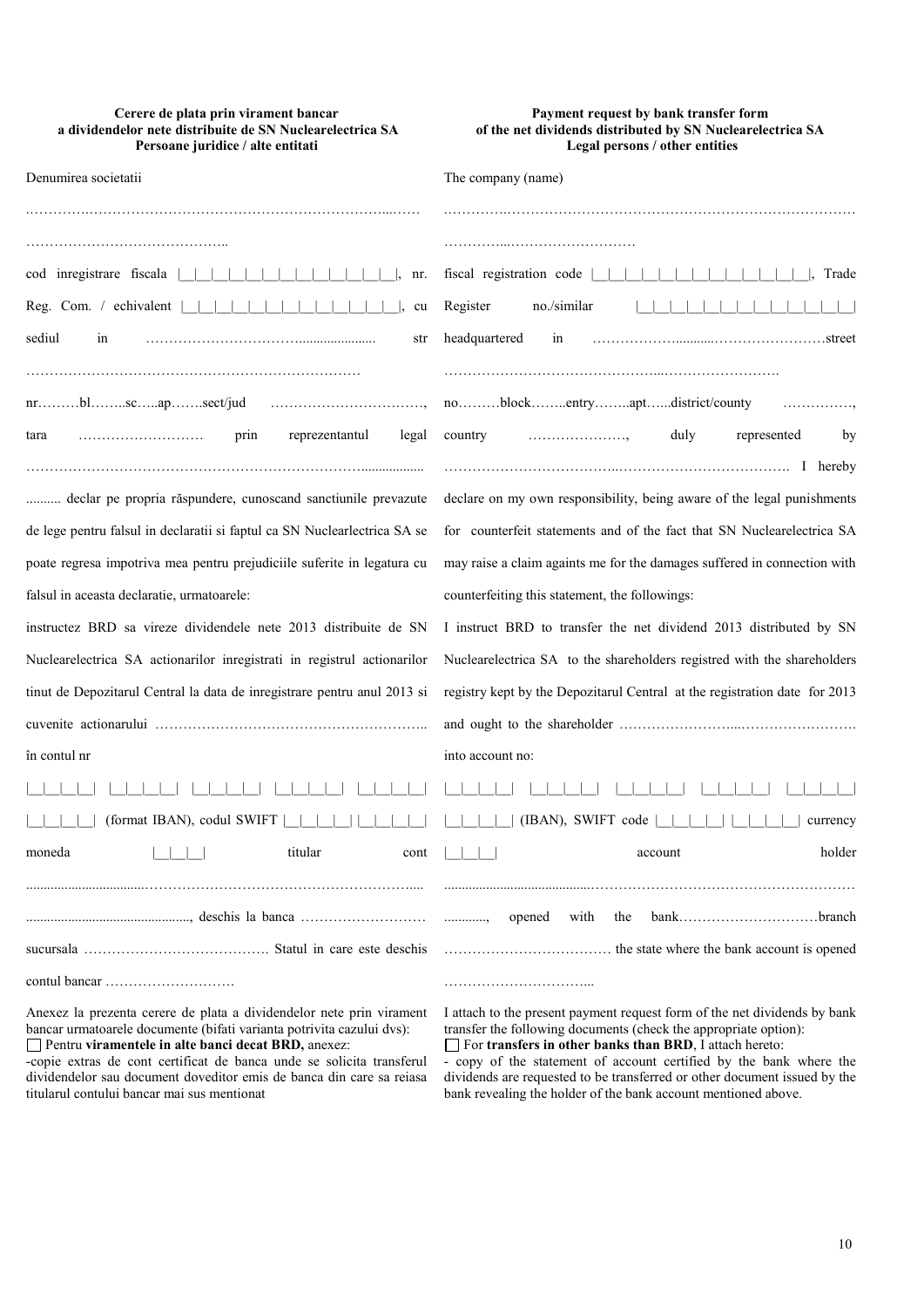## In calitate de **rezident fiscal \*)in Romania,** anexez:

-copie act de identitate al reprezentantului legal sau dupa caz al mandatarului actionarului, in termen de valabilitate - carte/buletin de identitate cu CNP pentru cetatenii romani sau pasaport cu numar de identificare pentru cetatenii straini

-copie certificat de inregistrare al actionarului cu cod unic de inregistrare sau alt document echivalent care sa ateste inregistrarea actionarului la autoritatea competenta

-copie certificat constatator/document echivalent emis de autoritatea competenta nu mai vechi de 3 luni care sa mentioneze reprezentantul legal al actionarului

-procura speciala notariala in original sau copie legalizata a procurii generale, daca este cazul

### In calitate **de nerezident fiscal \*) in Romania**, anexez:

-copie act de identitate al reprezentantului legal sau, dupa caz al mandatarului actionarului, in termen de valabilitate – carte/ buletin de identitate cu CNP pentru cetatenii romani sau pasaport cu numar de identificare pentru cetatenii straini

-copie certificat de inregistrare al actionarului cu cod unic de inregistrare sau alt document echivalent care sa ateste inregistrarea actionarului la autoritatea competenta din tara de origine

-copie certificat constatator/document echivalent emis de autoritatea competenta din tara de origine nu mai vechi de 3 luni care sa mentioneze reprezentantul legal al actionarului

-procura speciala notariala in original sau copie legalizata procura generala, daca este cazul

-certificat de rezidenta fiscala, in original, apostilat/supralegalizat, daca este cazul, insotit de traducerea legalizata in romana, in termen de valabilitate;

## -date de contact: .......................................................................................

........................……….…………………………………………………. (recomandabil pentru comunicari in caz de neclaritati)

In calitate de **fond de pensii**, anexez:

-copie act de identitate al reprezentantului legal al societatii de administrare a fondului, in termen de valabilitate- carte/buletin de identitate cu CNP pentru cetatenii romani sau pasaport cu numar de identificare pentru cetatenii straini

-copie certificat constatator al societatii de administrare a fondului nu mai vechi de 3 luni care sa mentioneze reprezentantul legal al societatii de administrare a fondului

-copie certificat inregistrare sau alt document echivalent emis de autoritatea competenta pentru societatea de administrare a fondului

-copie decizie a autoritatii de reglementare care sa ateste autorizarea societatii de administrare a fondului si a fondului de pensii

-in cazul nerezidentilor fiscal in Romania: certificat de rezidenta fiscala, in original, apostilat/supralegalizat, daca este cazul, insotit de traducerea legalizata in romana, in termen de valabilitate

- o declaratie pe proprie raspundere a reprezentantului legal al societatii de administrare a fondului care sa ateste ca autorizarea societatii de administrare a fondului si a fondului de pensii este valabila la data efectuarii platii si daca sunt disponibile informatii cu privire la site-ul oficial al autoritatii de reglementare din tara de origine unde poate fi verificat statutul de fond de pensii.

In calitate de **banca custode/societate de servicii de investitii financiare (SSIF)** a clientilor - actionari ai SN Nuclearelectrica S.A., anexez:

-adresa in original semnata si stampilata de reprezentantul legal al bancii custode/SSIF sau de directorul departamentului specializat in astfel de operatiuni prin care se solicita plata dividendelor nete, care sa contina:

a) datele de identificare ale clientilor;

b) numarul de actiuni emise de SN Nuclearelectrica S.A. si detinute de

### As **fiscal resident \*) in Romania**, I attach hereto:

-copy of the valid identity documents of the legal representative or, as the case may be, of the proxy – the identity bulletin /card with CNP for the Romanian citizens or passport with identification number for foreign citizens copy of the valid identity document - identity bulletin/card with CNP for Romanian citizens or passport with identification number for foreign citizens.

-copy of the certificate of incorporation with fiscal identification code of the shareholder or equivalent attesting the registration of the shareholder with the competent authority

-copy of the ascertaining certificate issued by Trade Registry/ equivalent issued by the competent authority no older than 3 months mentioning the legal representative of the shareholder

-notarized special power of attorney in original or notarized copy of the general power of attorney, if applicable

### As **non-fiscal resident\*) in Romania** , I attach hereto:

-copy of the valid identity documents of the legal representative or, as the case may be, of the proxy – the identity bulletin /card with CNP for the Romanian citizens or passport with identification number for foreign citizens

-copy of the certificate of incorporation with fiscal identification code of the shareholder or equivalent attesting the registration of the shareholder with the competent authority from its own country

-copy of the ascertaining certificate/equivalent issued by the competent authority from its own country no older than 3 months mentioning the legal representative of the shareholder

-notarized special power of attorney in original or notarized copy of the general power of attorney, if applicable

- valid tax residence certificate, in original, apostilled/supralegalized, if applicable, together with the notarized translation into Romanian l.

-contact details: …………………………………………………………...

………….……..………………………………………………………….

### (recommended for additional clarifications)

#### As **pension fund**, I attach hereto:

-copy of the valid identity documents of the legal representative of the investment management company managing the fund – the identity bulletin /card with CNP for the Romanian citizens or passport with identification number for foreign citizens

-copy of the ascertaining certificate of the investment management company managing the fund no older than 3 months mentioning the legal representative of the investment management company

-copy of the certificate of incorporation or equivalent attesting the registration of the investment management company with the competent authority

-copy of the decision of the regulating authority attesting the authorization of the investment management company and of the pension fund

-in case of non-fiscal residents in Romania: valid tax residence certificate, in original, apostilled/supralegalized, if applicable, together with notarized translation into Romanian language

- a statement of the legal representative of the investment management company on his own responsibility attesting the validity of the authorization of the investment management company and pension fund at the payment date and if is available information regarding the official website of the regulating authority where the statute of pension fund could be verified.

As **custodian bank/ financial investment services company (SSIF)** of the clients –shareholders of SN Nuclearelectrica S.A., I attach hereto:

-original letter signed by the legal representative of the custodian bank/SSIF or by the manager of the department specialized in such operations by which the payment of the net dividends is requested, which must contain:

a) identification data of the clients;

b) the number of SN Nuclearelectrica SA's shares owned by each client through the respective custodian bank/SSIF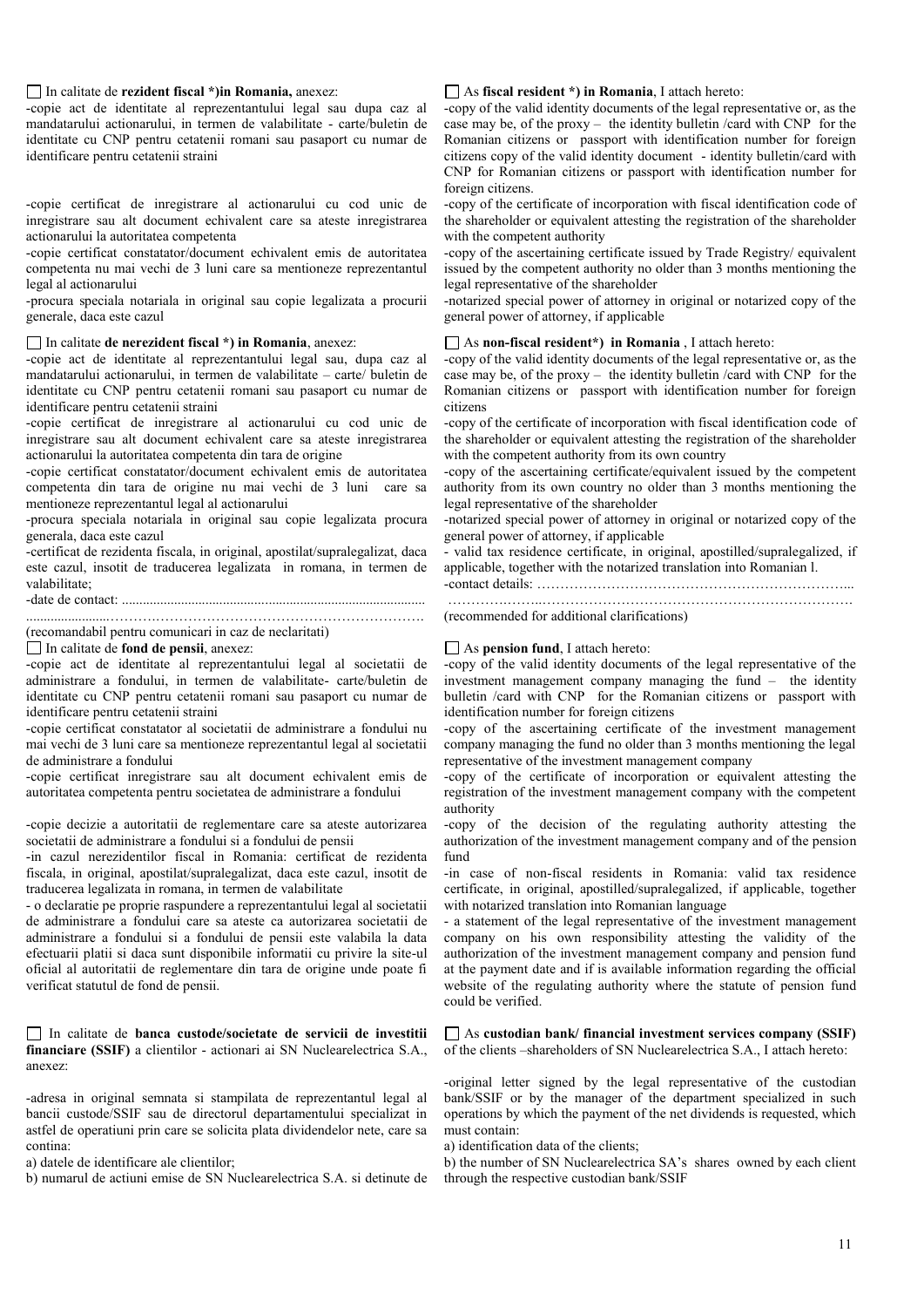fiecare client prin banca custode/SSIF respectiva;

c) conturile bancare (codurile IBAN , banca si statul unde sunt deschise conturile) in care sa se faca viramentul;

d) mentiuni privind rezidenta fiscala a clientului in Romania (DA/NU).

-copie document care atesta calitatea semnatarului adresei de mai sus de reprezentant legal al bancii custode/SSIF sau de director al departamentului specializat in astfel de operatiuni

-copie document din care sa rezulte faptul ca banca custode/SSIF este imputernicita sa solicite si sa incaseze dividendele in numele clientilor sai

-copii certificate de inmatriculare ale actionarilor -clienti ai bancii custode/SSIF

-pentru actionarii nerezidenti fiscal in Romania - certificatul de rezidenta fiscala, in original, apostilat/supralegalizat, daca este cazul, impreuna cu traducerea legalizata a acestuia in limba romana, , in termen de valabilitate

-in cazul in care printre clientii bancii custode/SSIF exista si fonduri de  $p$ ensii bifati $\Box$ 

### **NOTA:**

Toate documentele suport inmanate la ghiseele bancare in copie simpla vor fi **certificate** pentru conformitate cu originalul si **semnate** de actionar/mostenitorul acestuia/ imputernicitul acestuia. Suplimentar, **BRD va verifica si va certifica copiile documentelor prezentate de actionari cu documentele in original aduse de acestia la unitatile BRD.**

● **Titularul contului bancar** in care se solicita transferul dividendelor nete poate fi doar actionarul sau, dupa caz, imputernicitul acestuia.

● Comisioanele bancare percepute de BRD pentru plata dividendelor nete in RON sunt suportate de SN Nuclearelectrica S.A.

**Actionarii nerezidenti fiscal in Romania care doresc aplicarea prevederilor mai favorabile ale conventiei de evitare a dublei impuneri incheiate intre Romania si tara lor de rezidenta**, trebuie sa prezinte pana la data platii, **dar nu mai tarziu de 15 decembrie 2014**, certificatul de rezidenta fiscala in original, apostilat/supralegalizat, daca este cazul, impreuna cu traducerea legalizata a acestuia in limba romana, in termen de valabilitate, precum si detalii de contact pentru eventuale clarificari asupra certificatelor de rezidenta fiscala. **In plus, prevederie mai favorabile ale conventiei de evitare a dublei impuneri incheiate intre Romania si tara de rezidenta a actionarului nu pot fi aplicate in cazul in care actionarul solicita plata intr-o tara cu care Romania nu are incheiat un instrument juridic de schimb de informatii, astfel cum sunt mentionate pe website-ul Ministerului FInantelor Publice din Romania.**

**Daca certificatul de rezidenta fiscala nu este transmis conform celor precizate anterior, impreuna cu cererea de plata a dividendelor nete prin virament bancar inainte de data platii dividendelor, SN Nuclearelectrica SA va retine impozitul pe dividende din dividendul brut in cota prevazuta de Codul Fiscal Roman in vigoare.**

**Daca actionarii nerezidenti fiscal in Romania solicita plata intr-o tara cu care Romania nu are incheiat un instrument juridic de schimb de informatii, SN Nuclearelectrica SA va retine impozitul pe dividende din dividendul brut in cota prevazuta de Codul Fiscal Roman in vigoare.**

**●** Formularul de cerere de plata a dividendelor nete prin virament bancar impreuna cu documentele suport mentionate in acesta pot fi transmise si **prin posta**, cu scrisoare recomandata, la adresa: "Directia Titluri -BRD METAV- Corp A2, str. Biharia nr. 67-77, sector 1, Bucuresti, Romania"

In aceasta situatie documentele suport solicitate in prezentul formular in copie simpla vor fi transmise in **copie legalizata** (cu exceptia certificatului constatator de la Registrul Comertului / documentului echivalent emis de autoritatea competenta care atesta calitatea de

c) the bank accounts (IBAN codes ,the bank and the country in which the accounts are opened) in which the payment should be made;

d) details regarding the fiscal residency of the client in Romania (YES/NO).

-copy of the document attesting the above mentioned signatory of the letter as legal representative/manager of the department specialized in such operations;

-copy of the document attesting the fact that the custodian bank/SSIF is empowered to request and cash in the dividends in the name of its clients

-copies of the incorporation certificates of the shareholders- clients of the custodian bank/SSIF

-for non-fiscal residents in Romania- valid tax residency certificate in original, apostilled/supralegalized, if applicable, with notarized translation into Romanian language.

- in case there are pension funds among the clients of the custodian bank/SSIF check  $\Box$ 

## **NOTE:**

All the supporting documents handed over to the bank desks in simple copy must be marked as certified true copy under the signature of the shareholder/its heir/its proxy. Additionally, BRD will verify and will certify the copy of the documents which are presented by the shareholders with the originals documents.

● **The holder of the bank account** in which the transfer of the net dividends is requested can only be the shareholder or its proxy, if applicable.

● BRD' s banking commissions for the payment of the net dividends in RON are born by SN Nuclearelectrica S.A.

● **Shareholders NON fiscal residents in Romania who want to benefit from the more favorable provisions of the avoidance of double taxation treaties concluded between Romania and their resident country** must provide until the date of the payment, but not later than December 15, 2014, a valid tax residency certificate, in original, apostilled/supralegalized, if applicable, accompanied by notarized translation into Romanian language, as well as contact details for further clarifications related to fiscal certificates. **In addition, the more favorable provisions of the avoidance of double taxation treaties concluded between Romania and shareholder's country of residence can not be applied should the shareholder request that the net dividends to be paid in a country with which Romania has not concluded a legal deed for information exchange, as per Romanian Ministry of Finance website.**

**If the tax certificate is not delivered in compliance with thos mentioned above e, together with the payment request form prior to the payment date, SN Nuclearelectrica SA will deduct withholding tax from the gross amount at the rate provided by the Romanian Fiscal Code in force.**

**● If the shareholders NON fiscal residents in Romania request that the net dividends to be paid in a country with which Romania has not concluded a legal deed for information exchange, SN Nuclearelectrica SA shall deduct withholding tax from the gross amount at the rate provided by the Romanian Fiscal Code in force.**

• The payment request form of the net dividends by bank transfer, accompanied by the supporting documents mentioned therein may be sent by **registered mail** to: "Directia Titluri -BRD METAV - Corp A2, str. Biharia nr. 67-77, sector 1, Bucuresti, Romania"

In this case, the supporting documents requested in this payment request form in simple copy must be transmitted in **notarized copy** (except the ascertaining certificate of the Trade Register Office /equivalent document issued by the competent authority attesting the quality of legal